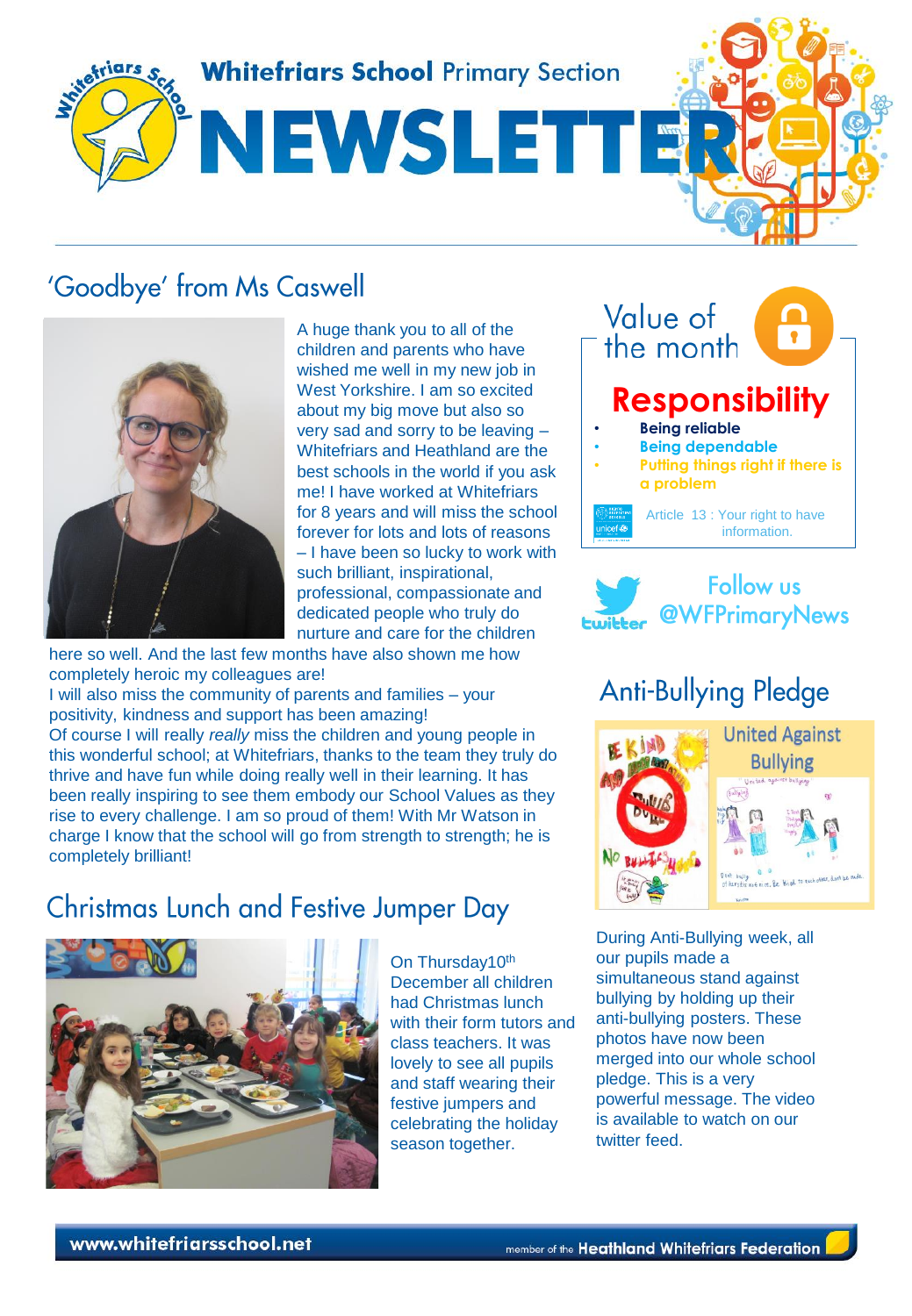

## **Christmas Card Competition**



**Christmas Productions** 



Whitefriars School are happy and proud to announce **Rebeca in Year 6** was selected as a winner for the Harrow Christmas Card competition organised by the Leader of Harrow Council, Cllr. Graham Henson. Congratulations Rebeca for your amazing festive card!



**Christmas Card Competition**<br>December 2020 **Winner of** 'Christmas in Harrow' Rebeca, Whitefriars School





Nursery and Reception have been working hard on their Christmas Performance - 'Our First Nativity'. They have been busy learning songs, actions and acting out the story and they became movie stars when we filmed it for their parents to see! Well done EYFS.

We would like to wish all our families a happy, peaceful and safe festive break and best wishes for 2021.





Year 1 had an amazing time putting on our special video performance of 'The Snowman.' First we learnt the story and described the setting of our snowman party, and then we chose people to play the characters, narrators and star in our dance troupe and band. It was an excellent way to show off this terms' dance we learnt in PE - The Dashing White Sergeant, which is a Scottish ceilidh dance, as well as showcasing our magnificent speaking voices that we have been developing and how well we can follow a beat.